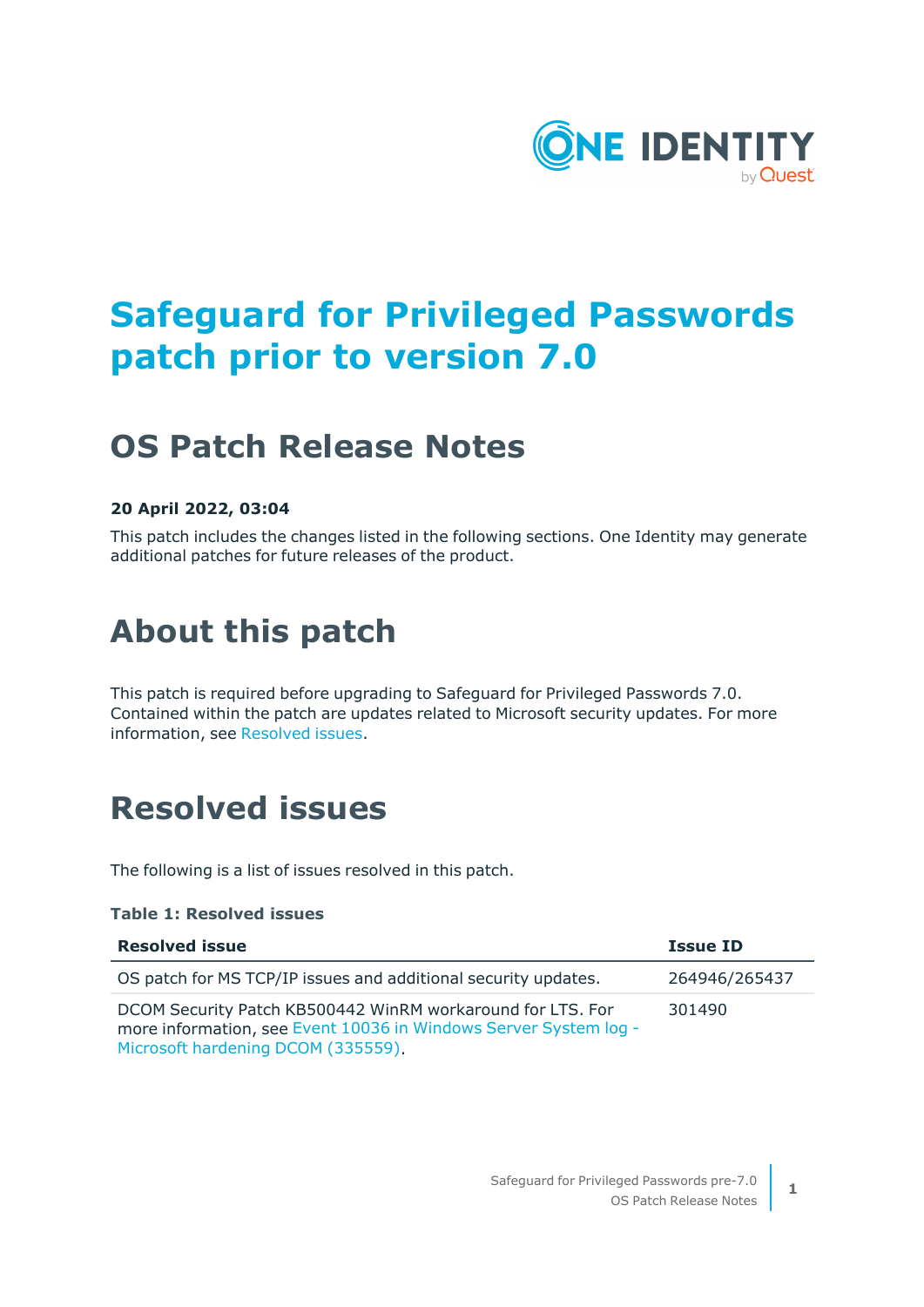# **Applicability of this patch**

#### **Table 2: Products affected by this hotfix**

| <b>Product name</b> | <b>Version</b> |
|---------------------|----------------|
|---------------------|----------------|

Safeguard for Privileged Passwords All versions prior to 7.0

## **Update and installation instructions**

The Safeguard for Privileged Passwords 3000 and 2000 Appliances are built specifically for use only with the Safeguard for Privileged Passwords privileged management software, which is pre-installed and ready for immediate use on the hardened appliances.

Safeguard for Privileged Passwords virtual appliances and cloud applications are also available.

#### **To set up a new deployment: 3000 Appliance, 2000 Appliance, Virtual Machine, or Cloud**

If this is a new physical appliance, virtual machine, or cloud deployment, see the *Safeguard for Privileged Passwords [Appliance](https://support.oneidentity.com/one-identity-safeguard-for-privileged-passwords/technical-documents) Setup Guide*. The guide is also included in the package with a physical appliance.

#### **To update an existing physical appliance or virtual appliance with this patch**

It is the responsibility of the Appliance Administrator to upgrade Safeguard for Privileged Passwords by installing an update file (patch). Consider the following:

- <sup>l</sup> **Minimum patch version**: 6.0.0.12276. If you are running an earlier version of the Safeguard for Privileged Passwords Appliance, you must upgrade to this version before applying the pre-7.0 patch.
- <sup>l</sup> **Clustered environment**: See the Patching cluster members section in the *Safeguard for Privileged Passwords Administration Guide* for instructions on how to deploy a patch so all appliances in the cluster are on the same version.
- During initial installation and when applying a patch, make sure the desktop client file is the one supplied with the appliance version. If the versions are not compatible, errors may occur.

#### *Prepare to install a patch*

1. Backup your appliance before you install a patch. Once you install a patch, you cannot uninstall it. See the *Safeguard for Privileged Passwords Administration Guide*, Backup and restore topic.

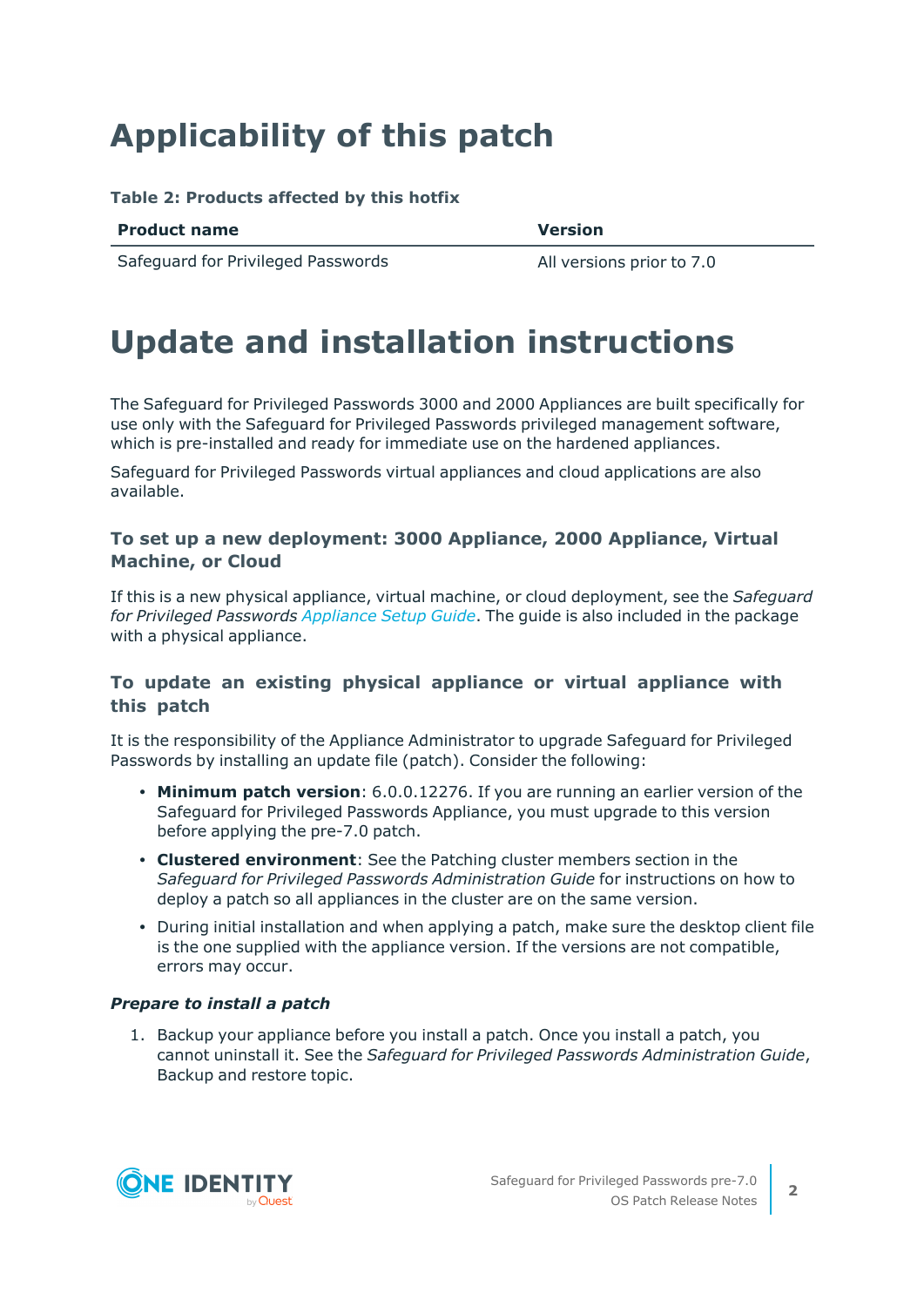2. Download the latest physical appliance patch or virtual appliance patch from the One Identity Support Portal: [https://support.oneidentity.com/one-identity-safeguard-for-privileged](https://support.oneidentity.com/one-identity-safeguard-for-privileged-passwords/download-new-releases)[passwords/download-new-releases](https://support.oneidentity.com/one-identity-safeguard-for-privileged-passwords/download-new-releases)

#### *To install the hardware patch*

- 1. As an Appliance Administrator, log in to the Safeguard for Privileged Passwords desktop client.
- 2. From the **Home** page, select **Administrative Tools**.
- 3. Select **Settings** | **Appliance** | **Updates**.

The current appliance and client versions are displayed.

4. Click **Upload a File** and browse to select the update file you downloaded from the One Identity support web site.

NOTE: When you select a file, Safeguard for Privileged Passwords uploads it to the server, but does not install it.

5. Once the file has successfully uploaded, click **Install Now**.

#### *To install the virtual machine patch*

- 1. Make adequate resources available. The virtual appliances default deploy does not provide adequate resources. The minimum resources required are: 4 CPUs, 10GB RAM, and a 500GB disk. Without adequate disk space, the patch will fail and you will need to expand disk space then re-upload the patch.
- 2. Go to the web management console and click **Setup** and follow the wizard.

### **Verify successful installation**

You can verify that the correct version has been successfully installed from the Safeguard for Privileged Passwords desktop client or the LCD on the Safeguard for Privileged Passwords Appliance.

#### *To verify the uploaded patch was installed*

- 1. Log in to the Safeguard for Privileged Passwords desktop client as an Operations Administrator or an Appliance Administrator.
- 2. Select **Administrative Tools**.
- 3. Select **Settings** | **Appliance** | **Appliance Information**.
- 4. Verify the correct appliance version is displayed in the appliance properties pane.

In addition, when the appliance is running, the LCD home screen on the front panel of the appliance displays **Safeguard for Privileged Passwords** <version number>. Therefore, you can verify the correct appliance version is running from there, as well.



**3**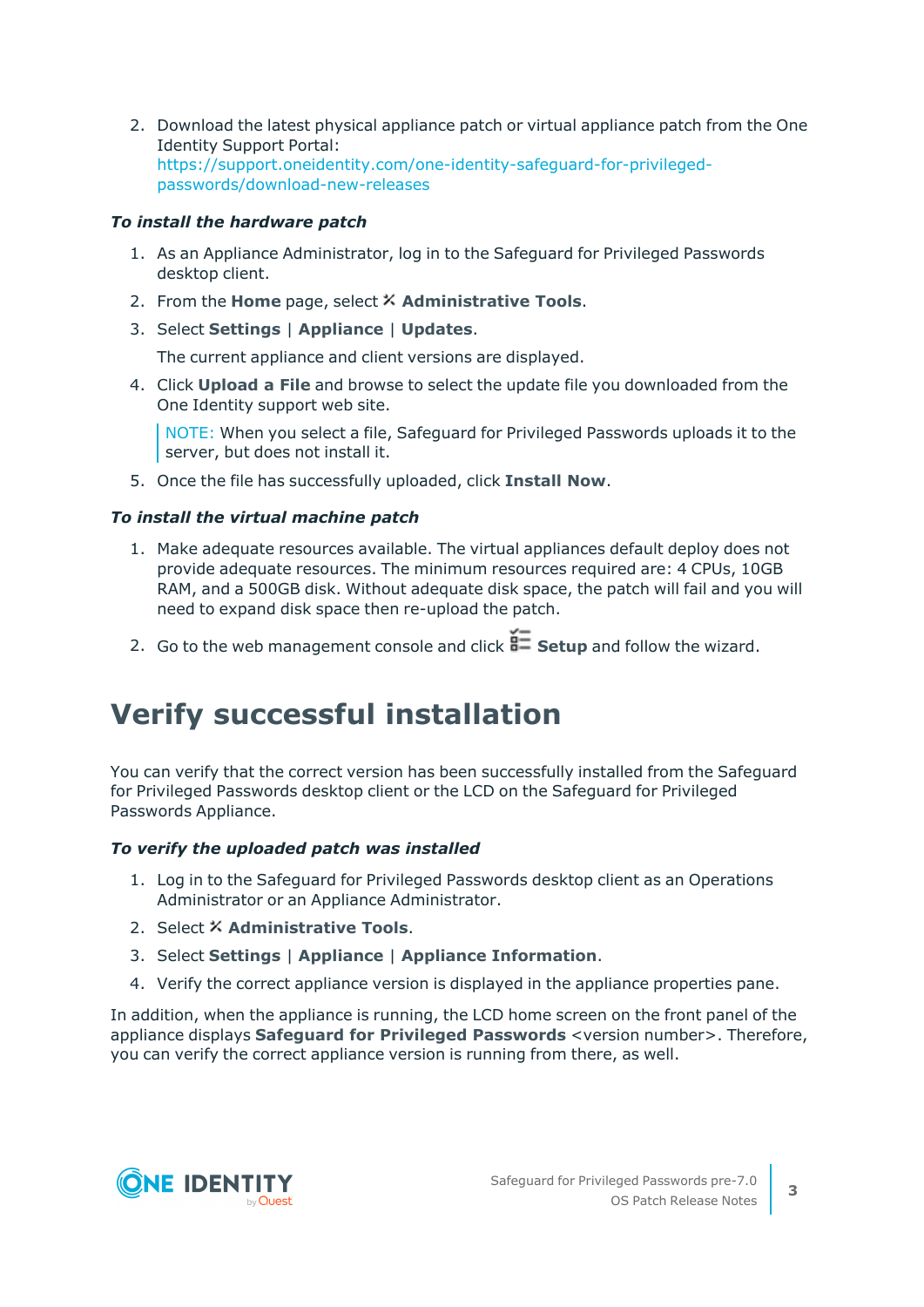# **Removing this patch**

Once installed you cannot remove this patch.

# **Supported platforms**

Safeguard for Privileged Passwords supports a variety of platforms, including custom platforms.

### **Safeguard for Privileged Passwords tested platforms**

The following table lists the platforms and versions that have been tested for Safeguard for Privileged Passwords (SPP). Additional assets may be added to Safeguard for Privileged Passwords. If you do not see a particular platform listed when adding an asset, use the **Other**, **Other Managed**, **Other Directory**, or **Linux** selection on the **Management** tab of the **Asset** dialog.

NOTE: Prior to Safeguard for Privileged Passwords 6.8, the version and architecture information was readonly. It was stored with the platform and formed part of the platform name. As of Safeguard for Privileged Passwords 6.8, this information is no longer associated with the platform. It is now optional, and can be configured on each asset.

A new set of platforms are defined in Safeguard for Privileged Passwords 6.8 to replace the legacy platforms. See the table below for details on how the legacy platforms are mapped to the new platforms.

For customers upgrading from a pre-6.8 version of Safeguard for Privileged Passwords, the legacy platform will automatically be mapped to the corresponding new platform for each existing asset. Following an upgrade, the platform id of each existing asset will have changed. Some platform names may also have changed. From the desktop UI, only the new platforms are available when creating an asset. By default, the API will also only report the new platforms. For example, a GET request to the following URI will report only the new platforms:

https://<appliance>/servive/core/V3/Platforms

The legacy platforms still exist within Safeguard for Privileged Passwords for reference, but can only be retrieved using a filter query with the API. For example, the following will retrieve the legacy Active Directory platform:

https://<appliance>/servive/core/V3/Platforms?filter=Id%20eq%203

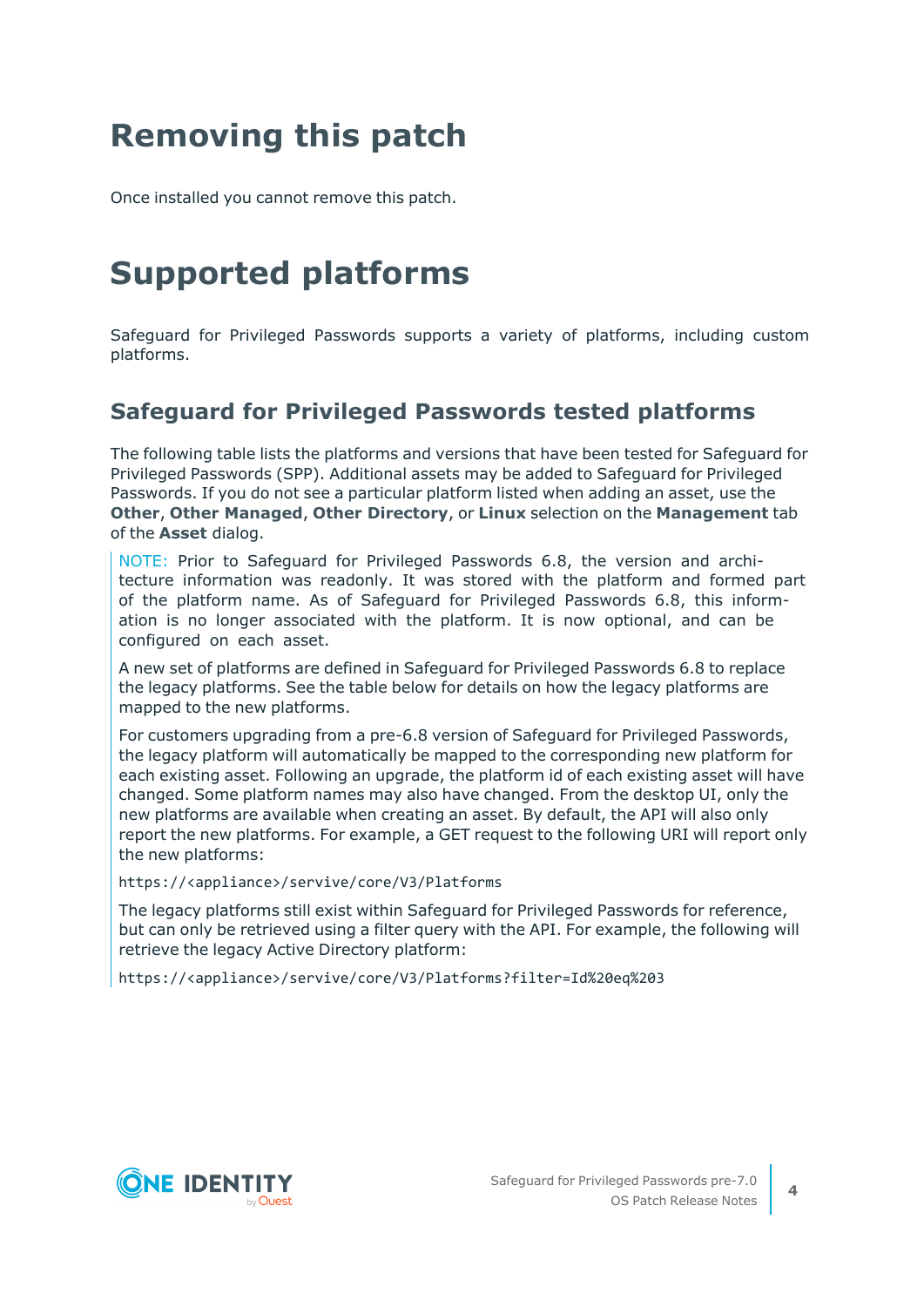#### **SPP linked to SPS: Sessions platforms**

**CAUTION: When linking your One Identity Safeguard for Privileged Sessions (SPS) deployment to your One Identity Safeguard for Privileged Passwords (SPP) deployment, ensure that the SPS and SPP versions match exactly, and keep the versions synchronized during an upgrade. For example, you can only link SPS version 6.6 to SPP version 6.6, and if you upgrade SPS to version 6.7, you must also upgrade SPP to 6.7.**

**Make sure that you do not mix Long Term Supported (LTS) and feature releases. For example, do not link an SPS version 6.0 to an SPP version 6.1.**

When Safeguard for Privileged Passwords (SPP) is linked with a Safeguard for Privileged Sessions (SPS) appliance, platforms are supported that use one of these protocols:

- SPP 2.8 or lower: RDP, SSH
- SPP 2.9 or higher: RDP, SSH, or Telnet

Some platforms may support more than one protocol. For example, a Linux (or Linux variation) platform supports both SSH and Telnet protocols.

| <b>Platform Name</b>          | <b>Legacy Platform (ID)</b>                                            | <b>Supports</b><br><b>SPP</b> | <b>Supports</b><br><b>SPS Access</b> |
|-------------------------------|------------------------------------------------------------------------|-------------------------------|--------------------------------------|
| ACF2 - Mainframe              | ACF2 - Mainframe LDAP r14 zSeries<br>ACF2 - Mainframe LDAP r15 zSeries | True                          | True                                 |
| ACF2 - Mainframe<br>LDAP      | ACF2 - Mainframe LDAP r14 zSeries<br>ACF2 - Mainframe LDAP r15 zSeries | True                          | False                                |
| <b>Active Directory</b>       | <b>Active Directory</b>                                                | True                          | False                                |
| AIX                           | AIX 6.1 PPC<br><b>AIX 7.1 PPC</b><br>AIX 7.2 PPC<br>AIX Other          | True                          | True                                 |
| <b>Amazon Linux</b>           | Amazon Linux 2 x86_64<br>Amazon Linux Other x86_64                     | True                          | True                                 |
| Amazon Web<br><b>Services</b> | Amazon Web Services 1                                                  | True                          | False                                |
| CentOS Linux                  | CentOS Linux 6 x86<br>CentOS Linux 6 x86_64<br>CentOS Linux 7 x86_64   | True                          | True                                 |

#### **Table 3: Supported platforms: Assets that can be managed**

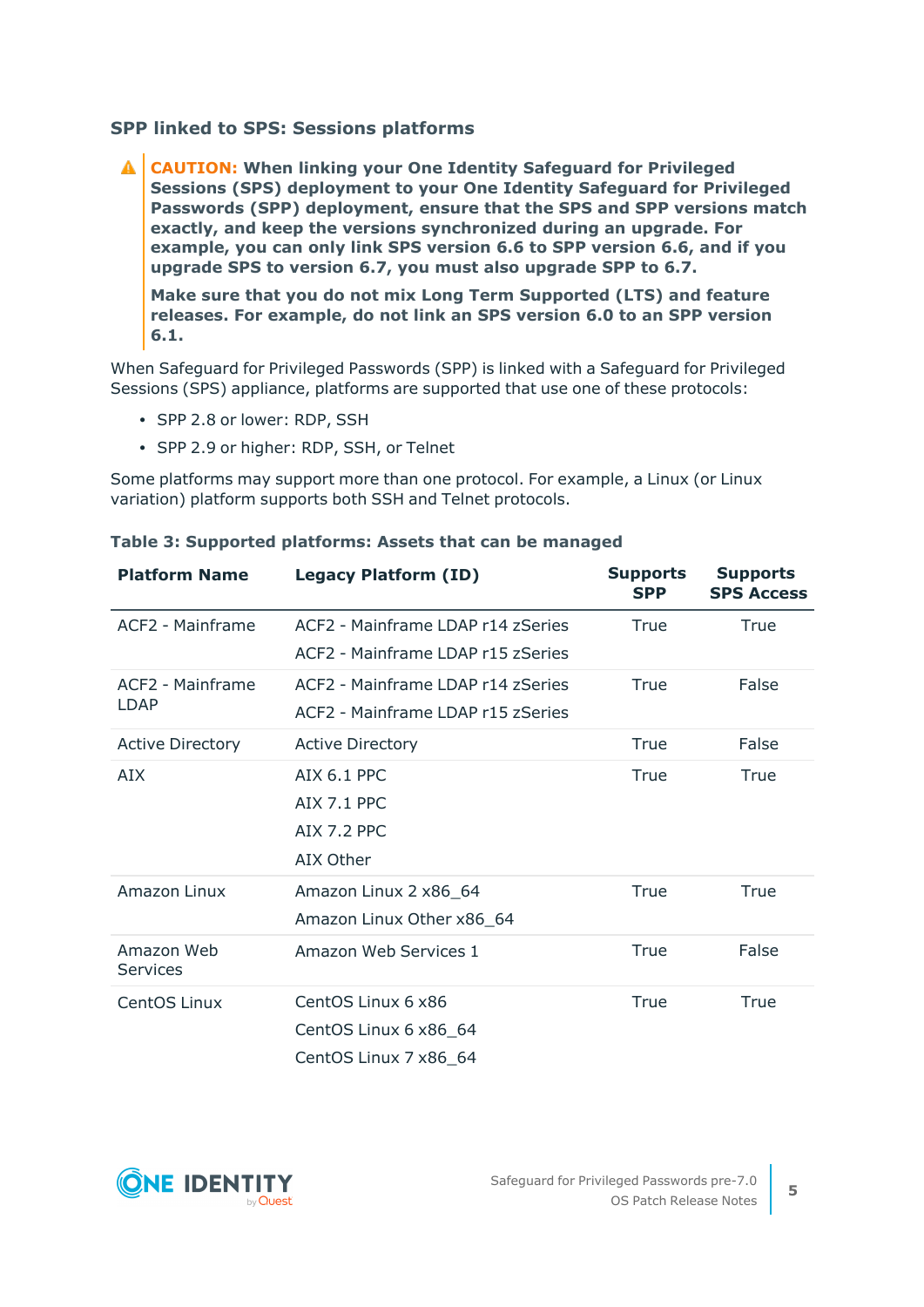| <b>Platform Name</b>             | <b>Legacy Platform (ID)</b>                                                                                                                                                                                                                                                                                                                | <b>Supports</b><br><b>SPP</b> | <b>Supports</b><br><b>SPS Access</b> |
|----------------------------------|--------------------------------------------------------------------------------------------------------------------------------------------------------------------------------------------------------------------------------------------------------------------------------------------------------------------------------------------|-------------------------------|--------------------------------------|
|                                  | CentOS Linux 8 x86_64<br>CentOS Linux Other                                                                                                                                                                                                                                                                                                |                               |                                      |
| <b>Check Point GAIA</b><br>(SSH) | Check Point GAiA (SSH) R76<br>Check Point GAiA (SSH) R77<br>Check Point GAIA (SSH) R80.30                                                                                                                                                                                                                                                  | True                          | True                                 |
| Cisco ASA                        | Cisco ASA 7.X<br>Cisco ASA 8.X<br>Cisco ASA 9.X<br>Cisco ASA Other                                                                                                                                                                                                                                                                         | True                          | True                                 |
| Cisco IOS (510)                  | Cisco IOS 12.X<br>Cisco IOS 15.X<br>Cisco IOS 16.X<br>Cisco IOS Other                                                                                                                                                                                                                                                                      | True                          | True                                 |
| Cisco ISE                        | Cisco ISE 2.7<br>Cisco ISE 3                                                                                                                                                                                                                                                                                                               | <b>True</b>                   | False                                |
| Cisco ISE CLI                    | Cisco ISE CLI 2.7<br>Cisco ISE CLI 3                                                                                                                                                                                                                                                                                                       | True                          | True                                 |
| Cisco NX-OS                      | Cisco NX-OS 9.3(7)<br>Cisco NX-OS 9.3(7a)                                                                                                                                                                                                                                                                                                  | True                          | True                                 |
| Debian GNU/Linux<br>(511)        | Debian GNU/Linux 10 MIPS<br>Debian GNU/Linux 10 PPC<br>Debian GNU/Linux 10 x86<br>Debian GNU/Linux 10 x86_64<br>Debian GNU/Linux 10 zSeries<br>Debian GNU/Linux 6 MIPS<br>Debian GNU/Linux 6 PPC<br>Debian GNU/Linux 6 x86<br>Debian GNU/Linux 6 x86 64<br>Debian GNU/Linux 6 zSeries<br>Debian GNU/Linux 7 MIPS<br>Debian GNU/Linux 7 PPC | True                          | True                                 |

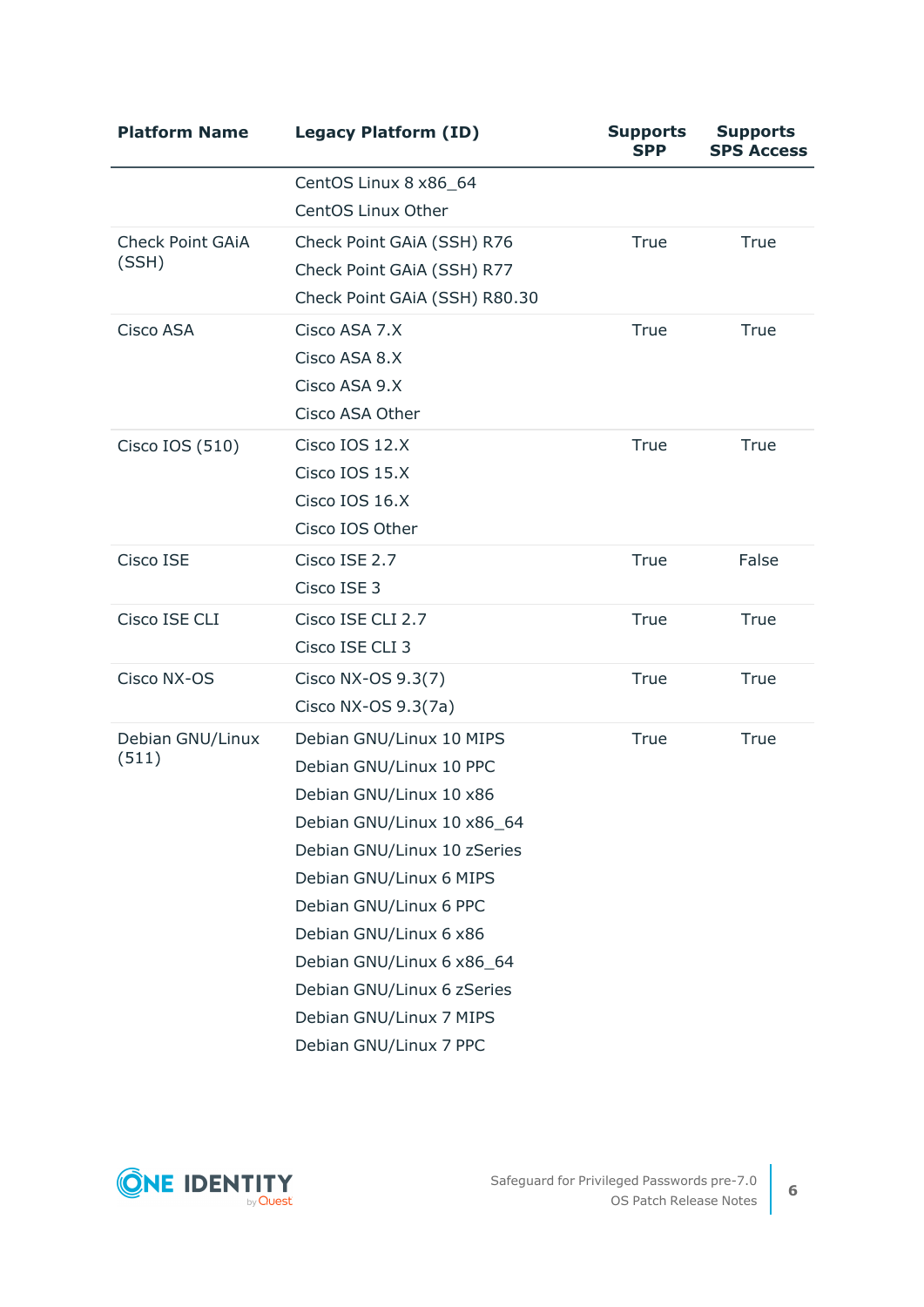| <b>Platform Name</b>       | <b>Legacy Platform (ID)</b>                                                                                                                                                                                                                                                                                                                                                                     | <b>Supports</b><br><b>SPP</b> | <b>Supports</b><br><b>SPS Access</b> |
|----------------------------|-------------------------------------------------------------------------------------------------------------------------------------------------------------------------------------------------------------------------------------------------------------------------------------------------------------------------------------------------------------------------------------------------|-------------------------------|--------------------------------------|
|                            | Debian GNU/Linux 7 x86<br>Debian GNU/Linux 7 x86_64<br>Debian GNU/Linux 7 zSeries<br>Debian GNU/Linux 8 MIPS<br>Debian GNU/Linux 8 PPC<br>Debian GNU/Linux 8 x86<br>Debian GNU/Linux 8 x86_64<br>Debian GNU/Linux 8 zSeries<br>Debian GNU/Linux 9 MIPS<br>Debian GNU/Linux 9 PPC<br>Debian GNU/Linux 9 x86<br>Debian GNU/Linux 9 x86_64<br>Debian GNU/Linux 9 zSeries<br>Debian GNU/Linux Other |                               |                                      |
| Dell iDRAC                 | Dell iDRAC 7<br>Dell iDRAC 8<br>Dell iDRAC 9                                                                                                                                                                                                                                                                                                                                                    | True                          | True                                 |
| eDirectory LDAP            | eDirectory LDAP 9.0                                                                                                                                                                                                                                                                                                                                                                             | True                          | False                                |
| <b>ESXi</b>                | <b>ESXi 5.5</b><br><b>ESXi 6.0</b><br><b>ESXi 6.5</b><br><b>ESXi 6.7</b><br><b>ESXi 7.0</b>                                                                                                                                                                                                                                                                                                     | True                          | False                                |
| F5 Big-IP                  | F5 Big-IP 12.1.2<br>F5 Big-IP 13.0<br>F5 Big-IP 14.0<br>F5 Big-IP 15.0                                                                                                                                                                                                                                                                                                                          | <b>True</b>                   | True                                 |
| Facebook (Deprec-<br>ated) | Facebook (Deprecated)                                                                                                                                                                                                                                                                                                                                                                           |                               |                                      |
| Fedora                     | Fedora 21 x86<br>Fedora 21 x86_64                                                                                                                                                                                                                                                                                                                                                               | True                          | True                                 |

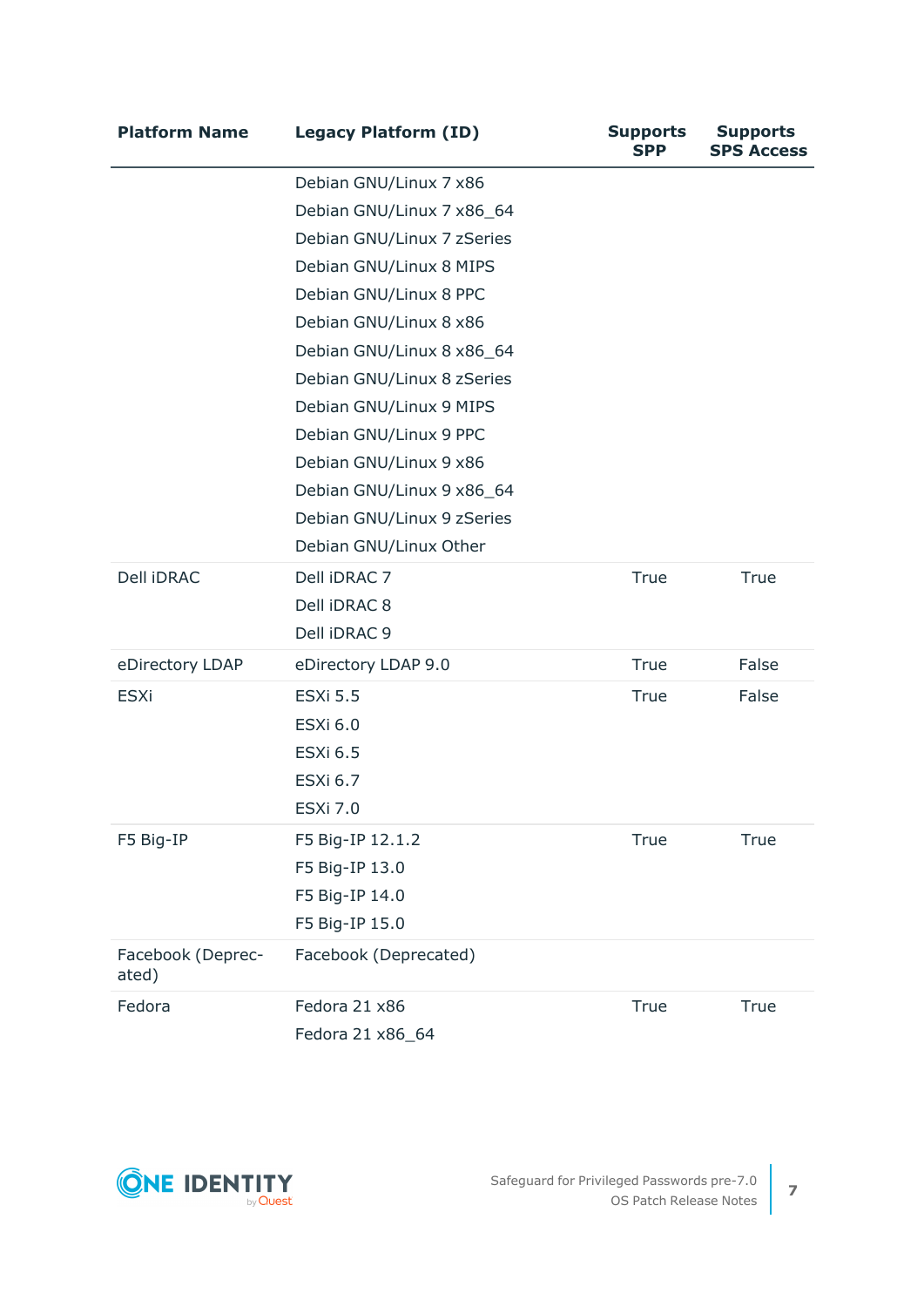| <b>Platform Name</b>    | <b>Legacy Platform (ID)</b> | <b>Supports</b><br><b>SPP</b> | <b>Supports</b><br><b>SPS Access</b> |
|-------------------------|-----------------------------|-------------------------------|--------------------------------------|
|                         | Fedora 22 x86               |                               |                                      |
|                         | Fedora 22 x86_64            |                               |                                      |
|                         | Fedora 23 x86               |                               |                                      |
|                         | Fedora 23 x86_64            |                               |                                      |
|                         | Fedora 24 x86               |                               |                                      |
|                         | Fedora 24 x86_64            |                               |                                      |
|                         | Fedora 25 x86               |                               |                                      |
|                         | Fedora 25 x86_64            |                               |                                      |
|                         | Fedora 26 x86               |                               |                                      |
|                         | Fedora 26 x86_64            |                               |                                      |
|                         | Fedora 27 x86               |                               |                                      |
|                         | Fedora 27 x86_64            |                               |                                      |
|                         | Fedora 28 x86               |                               |                                      |
|                         | Fedora 28 x86_64            |                               |                                      |
|                         | Fedora 29 x86               |                               |                                      |
|                         | Fedora 29 x86_64            |                               |                                      |
|                         | Fedora 30 x86               |                               |                                      |
|                         | Fedora 30 x86_64            |                               |                                      |
|                         | Fedora 31 x86               |                               |                                      |
|                         | Fedora 31 x86_64            |                               |                                      |
|                         | Fedora 32 x86               |                               |                                      |
|                         | Fedora 32 x86_64            |                               |                                      |
|                         | Fedora Other                |                               |                                      |
| <b>Fortinet FortiOS</b> | Fortinet FortiOS 5.2        | True                          | True                                 |
|                         | Fortinet FortiOS 5.6        |                               |                                      |
|                         | Fortinet FortiOS 6.0        |                               |                                      |
|                         | Fortinet FortiOS 6.2        |                               |                                      |
| FreeBSD                 | FreeBSD 10.4 x86            | True                          | True                                 |
|                         | FreeBSD 10.4 x86_64         |                               |                                      |
|                         | FreeBSD 11.1 x86            |                               |                                      |
|                         | FreeBSD 11.1 x86_64         |                               |                                      |
|                         | FreeBSD 11.2 x86            |                               |                                      |

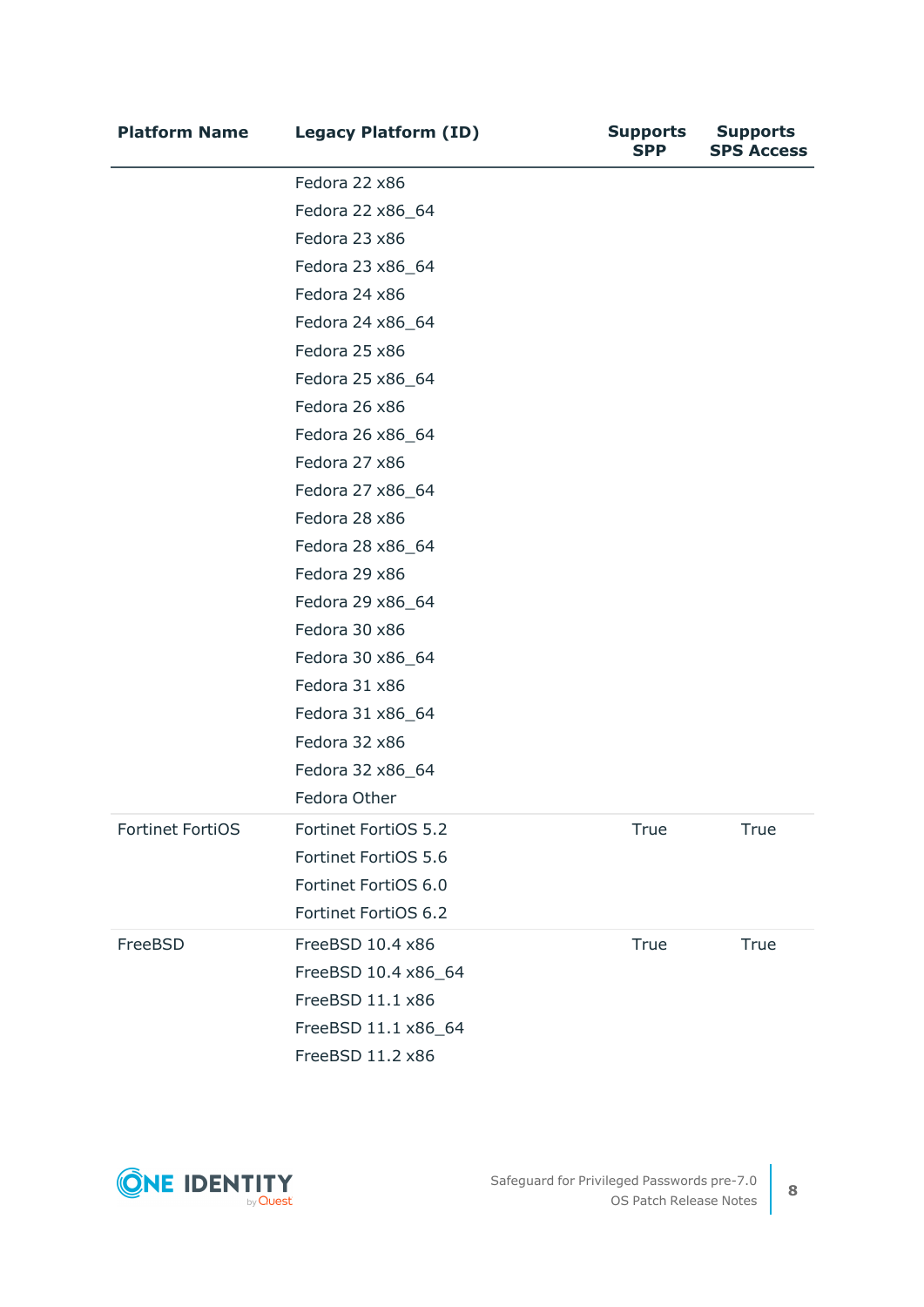| <b>Platform Name</b> | <b>Legacy Platform (ID)</b>   | <b>Supports</b><br><b>SPP</b> | <b>Supports</b><br><b>SPS Access</b> |
|----------------------|-------------------------------|-------------------------------|--------------------------------------|
|                      | FreeBSD 11.2 x86_64           |                               |                                      |
|                      | FreeBSD 12.0 x86              |                               |                                      |
|                      | FreeBSD 12.0 x86_64           |                               |                                      |
| HP iLO               | <b>HP iLO 2 x86</b>           | True                          | True                                 |
|                      | HP iLO 3 x86                  |                               |                                      |
|                      | <b>HP iLO 4 x86</b>           |                               |                                      |
|                      | <b>HP iLO 5 x86</b>           |                               |                                      |
| HP iLO MP            | HP ILO MP 2 IA-64             | True                          | True                                 |
|                      | HP iLO MP 3 IA-64             |                               |                                      |
| HP-UX                | HP-UX 11iv2 (B.11.23) IA-64   | <b>True</b>                   | True                                 |
|                      | HP-UX 11iv2 (B.11.23) PA-RISC |                               |                                      |
|                      | HP-UX 11iv3 (B.11.31) IA-64   |                               |                                      |
|                      | HP-UX 11iv3 (B.11.31) PA-RISC |                               |                                      |
|                      | HP-UX Other                   |                               |                                      |
| IBM i                | IBM i 7.1 PPC                 | True                          | True                                 |
| (formerly AS400)     | IBM i 7.2 PPC                 |                               |                                      |
|                      | IBM i 7.3 PPC                 |                               |                                      |
|                      | IBM i 7.4 PPC                 |                               |                                      |
| Junos - Juniper      | Junos - Juniper Networks 12   | True                          | True                                 |
| <b>Networks</b>      | Junos - Juniper Networks 13   |                               |                                      |
|                      | Junos - Juniper Networks 14   |                               |                                      |
|                      | Junos - Juniper Networks 15   |                               |                                      |
|                      | Junos - Juniper Networks 16   |                               |                                      |
|                      | Junos - Juniper Networks 17   |                               |                                      |
|                      | Junos - Juniper Networks 18   |                               |                                      |
|                      | Junos - Juniper Networks 19   |                               |                                      |
| <b>LDAP</b>          | OpenLDAP 2.4                  | True                          | False                                |
| Linux                | <b>Other Linux</b>            | True                          | True                                 |
| macOS                | macOS 10.10 x86_64            | True                          | True                                 |
|                      | macOS 10.11 x86_64            |                               |                                      |
|                      | macOS 10.12 x86_64            |                               |                                      |



**9**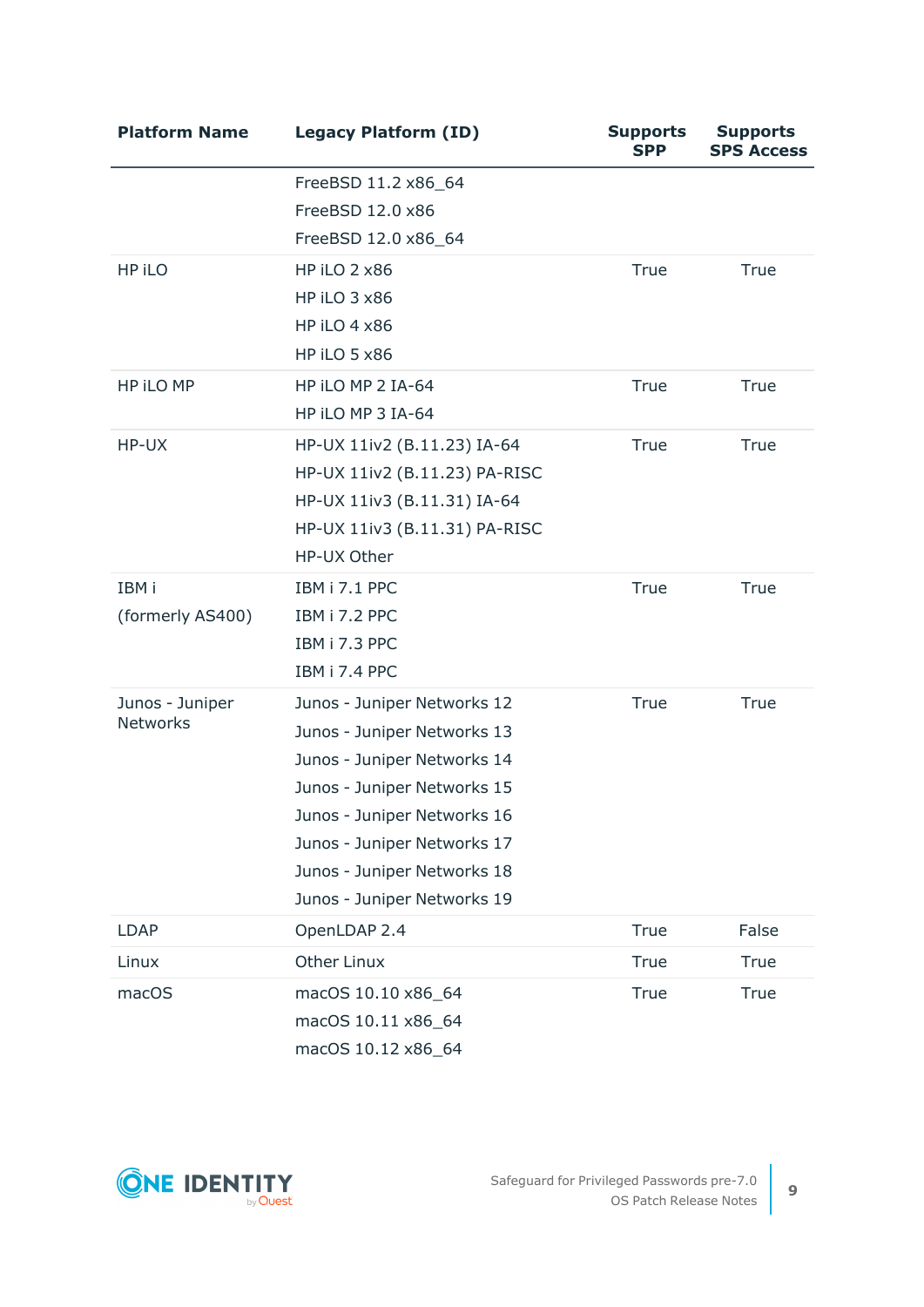| <b>Platform Name</b>   | <b>Legacy Platform (ID)</b>              | <b>Supports</b><br><b>SPP</b> | <b>Supports</b><br><b>SPS Access</b> |
|------------------------|------------------------------------------|-------------------------------|--------------------------------------|
|                        | macOS 10.13 x86_64<br>macOS 10.14 x86_64 |                               |                                      |
|                        | macOS 10.15 x86_64                       |                               |                                      |
|                        | macOS 10.9 x86_64                        |                               |                                      |
|                        | macOS Other                              |                               |                                      |
| MongoDB                | MongoDB 3.4                              | True                          | False                                |
|                        | MongoDB 3.6                              |                               |                                      |
|                        | MongoDB 4.0                              |                               |                                      |
|                        | MongoDB 4.2                              |                               |                                      |
| MySQL                  | MySQL 5.6                                | True                          | False                                |
|                        | MySQL 5.7                                |                               |                                      |
|                        | MySQL 8.0                                |                               |                                      |
| Oracle                 | Oracle 11g Release 2                     | True                          | False                                |
|                        | Oracle 12c Release 1                     |                               |                                      |
|                        | Oracle 12c Release 2                     |                               |                                      |
|                        | Oracle 18c                               |                               |                                      |
|                        | Oracle 19c                               |                               |                                      |
| Oracle Linux (OL)      | Oracle Linux (OL) 6 x86                  | True                          | True                                 |
|                        | Oracle Linux (OL) 6 x86_64               |                               |                                      |
|                        | Oracle Linux (OL) 7 x86_64               |                               |                                      |
|                        | Oracle Linux (OL) 8 x86_64               |                               |                                      |
|                        | Oracle Linux (OL) Other                  |                               |                                      |
| Other                  | Other                                    | False                         | False                                |
| <b>Other Directory</b> | Other Directory                          | True                          | False                                |
| <b>Other Managed</b>   | <b>Other Managed</b>                     | True                          | False                                |
| PAN-OS                 | <b>PAN-OS 6.0</b>                        | <b>True</b>                   | True                                 |
|                        | <b>PAN-OS 7.0</b>                        |                               |                                      |
|                        | <b>PAN-OS 8.0</b>                        |                               |                                      |
|                        | <b>PAN-OS 8.1</b>                        |                               |                                      |
|                        | <b>PAN-OS 9.0</b>                        |                               |                                      |
| PostgreSQL             | PostgreSQL 10                            | True                          | False                                |

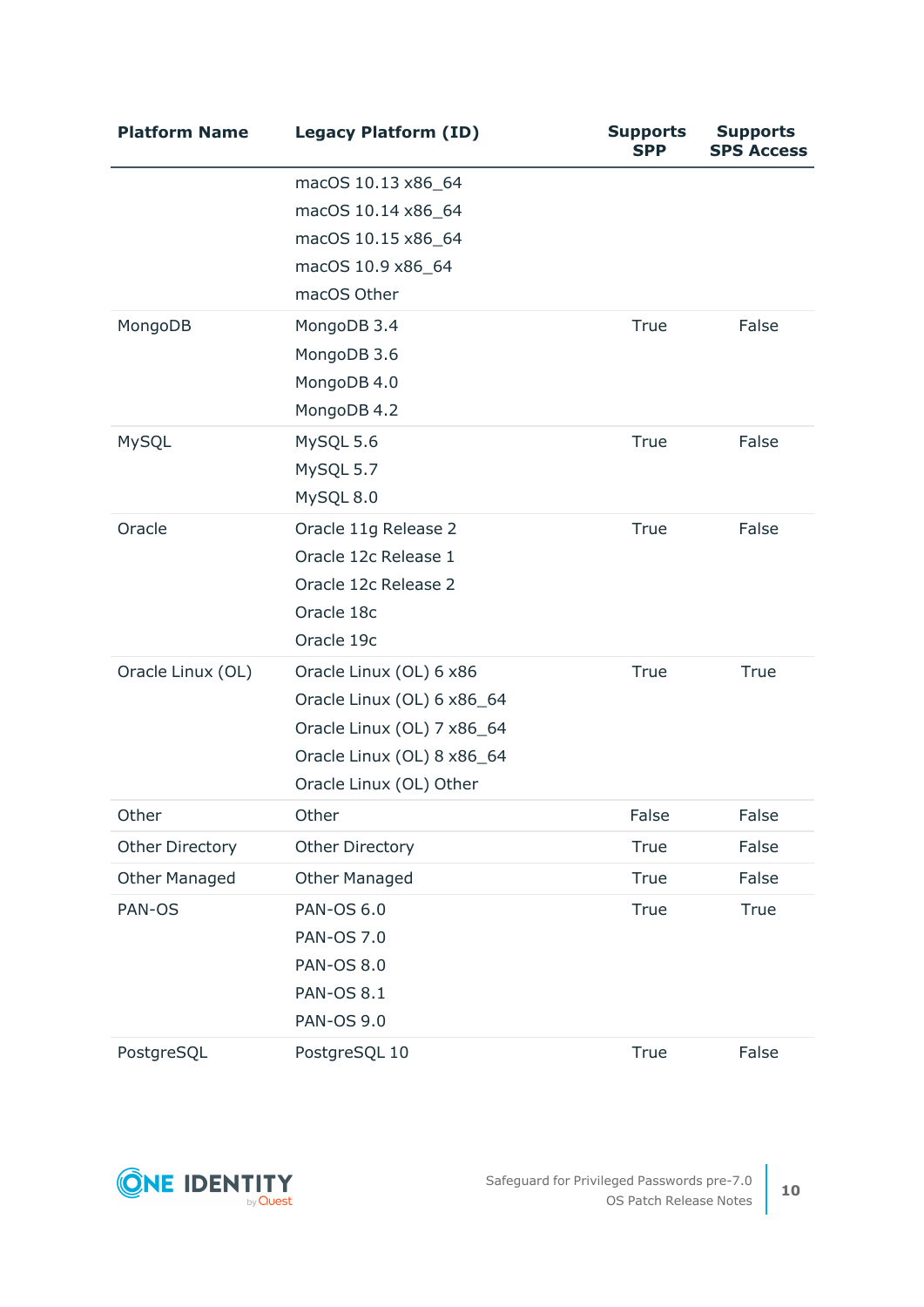| <b>Platform Name</b>               | <b>Legacy Platform (ID)</b>                                       | <b>Supports</b><br><b>SPP</b> | <b>Supports</b><br><b>SPS Access</b> |
|------------------------------------|-------------------------------------------------------------------|-------------------------------|--------------------------------------|
|                                    | PostgreSQL 10.2                                                   |                               |                                      |
|                                    | PostgreSQL 10.3                                                   |                               |                                      |
|                                    | PostgreSQL 10.4                                                   |                               |                                      |
|                                    | PostgreSQL 10.5                                                   |                               |                                      |
|                                    | PostgreSQL 11                                                     |                               |                                      |
|                                    | PostgreSQL 12                                                     |                               |                                      |
|                                    | PostgreSQL 9.6                                                    |                               |                                      |
| <b>RACF - Mainframe</b>            | RACF - Mainframe z/OS V2.1 Security<br>Server zSeries             | <b>True</b>                   | True                                 |
|                                    | RACF - Mainframe z/OS V2.2 Security<br>Server zSeries             |                               |                                      |
|                                    | RACF - Mainframe z/OS V2.3 Security<br>Server zSeries             |                               |                                      |
| RACF - RACF -<br>Mainframe LDAP    | RACF - Mainframe LDAP z/OS V2.1<br><b>Security Server zSeries</b> | True                          | False                                |
|                                    | RACF - RACF - Mainframe LDAP z/OS<br>V2.2 Security Server zSeries |                               |                                      |
|                                    | RACF - RACF - Mainframe LDAP z/OS<br>V2.3 Security Server zSeries |                               |                                      |
| Red Hat Enterprise<br>Linux (RHEL) | Red Hat Enterprise Linux (RHEL) 6<br><b>PPC</b>                   | True                          | True                                 |
|                                    | Red Hat Enterprise Linux (RHEL) 6<br>x86                          |                               |                                      |
|                                    | Red Hat Enterprise Linux (RHEL) 6<br>x86_64                       |                               |                                      |
|                                    | Red Hat Enterprise Linux (RHEL) 6<br>zSeries                      |                               |                                      |
|                                    | Red Hat Enterprise Linux (RHEL) 7<br>PPC                          |                               |                                      |
|                                    | Red Hat Enterprise Linux (RHEL) 7<br>x86_64                       |                               |                                      |
|                                    | Red Hat Enterprise Linux (RHEL) 7<br>zSeries                      |                               |                                      |
|                                    | Red Hat Enterprise Linux (RHEL) 8<br>PPC                          |                               |                                      |

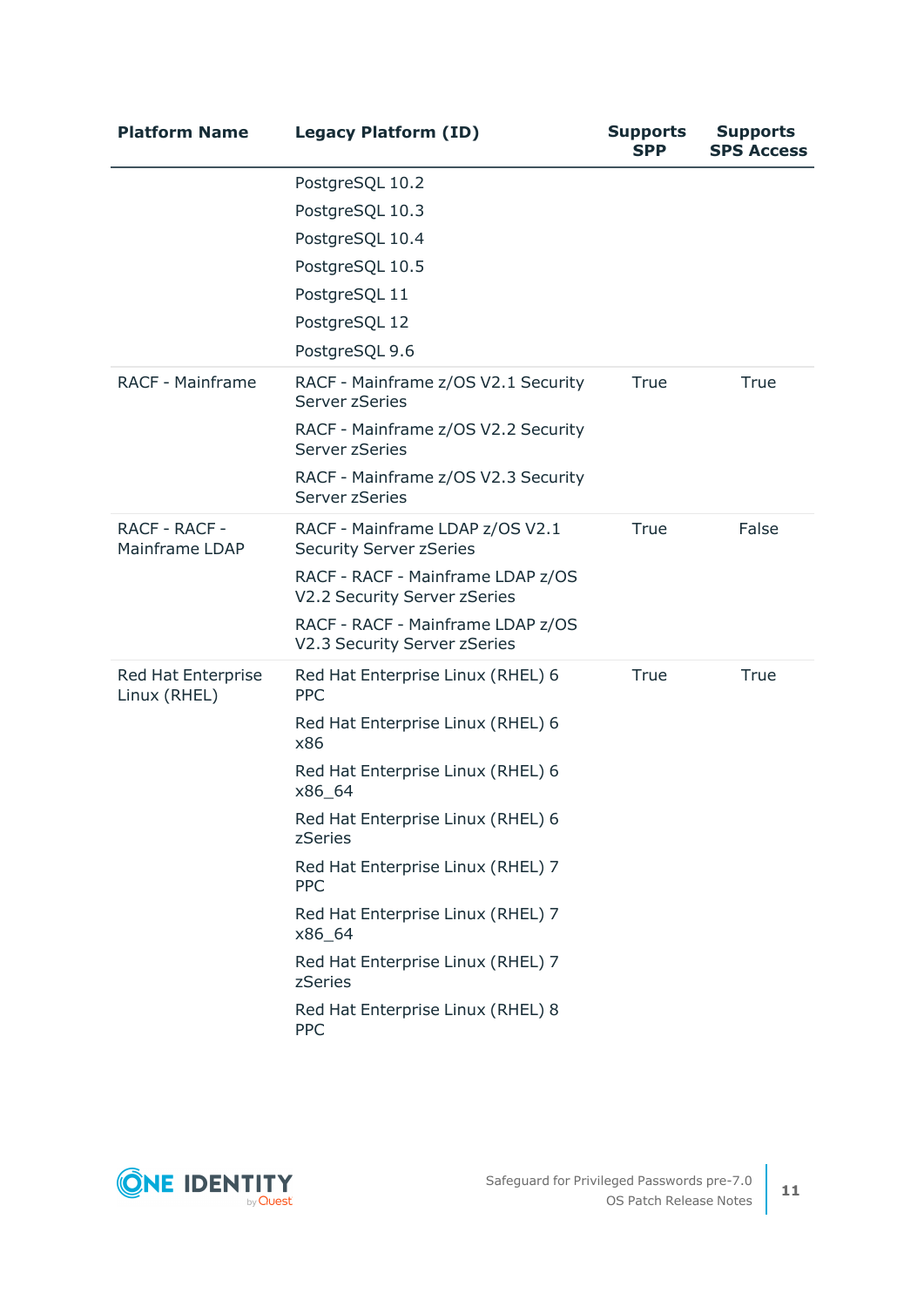| <b>Platform Name</b>                                    | <b>Legacy Platform (ID)</b>                                                                                          | <b>Supports</b><br><b>SPP</b> | <b>Supports</b><br><b>SPS Access</b> |
|---------------------------------------------------------|----------------------------------------------------------------------------------------------------------------------|-------------------------------|--------------------------------------|
|                                                         | Red Hat Enterprise Linux (RHEL) 8<br>x86_64                                                                          |                               |                                      |
|                                                         | Red Hat Enterprise Linux (RHEL) 8<br>zSeries                                                                         |                               |                                      |
|                                                         | Red Hat Enterprise Linux (RHEL)<br>Other                                                                             |                               |                                      |
| <b>Red Hat Directory</b><br>Server                      | Red Hat Directory Server 11                                                                                          | True                          | False                                |
| <b>SAP HANA</b>                                         | SAP HANA 2.0 Other                                                                                                   | True                          | False                                |
| <b>SAP Netweaver</b><br><b>Application Server</b>       | SAP Netweaver Application Server 7.3<br>SAP Netweaver Application Server 7.4<br>SAP Netweaver Application Server 7.5 | True                          | False                                |
| <b>Solaris</b>                                          | Solaris 10 SPARC<br>Solaris 10 x86<br>Solaris 10 x86_64<br>Solaris 11 SPARC<br>Solaris 11 x86_64<br>Solaris Other    | True                          | True                                 |
| SonicOS                                                 | SonicOS 5.9<br>SonicOS 6.2<br>SonicOS 6.4<br>SonicOS 6.5                                                             | True                          | False                                |
| SonicWALL SMA or<br><b>CMS</b>                          | SonicWALL SMA or CMS 11.3.0                                                                                          | True                          | False                                |
| <b>SQL Server</b>                                       | SQL Server 2012<br>SQL Server 2014<br>SQL Server 2016<br>SQL Server 2017<br>SQL Server 2019                          | True                          | False                                |
| <b>SUSE Linux</b><br><b>Enterprise Server</b><br>(SLES) | <b>SUSE Linux Enterprise Server (SLES)</b><br>11 IA-64<br><b>SUSE Linux Enterprise Server (SLES)</b><br>11 PPC       | True                          | True                                 |

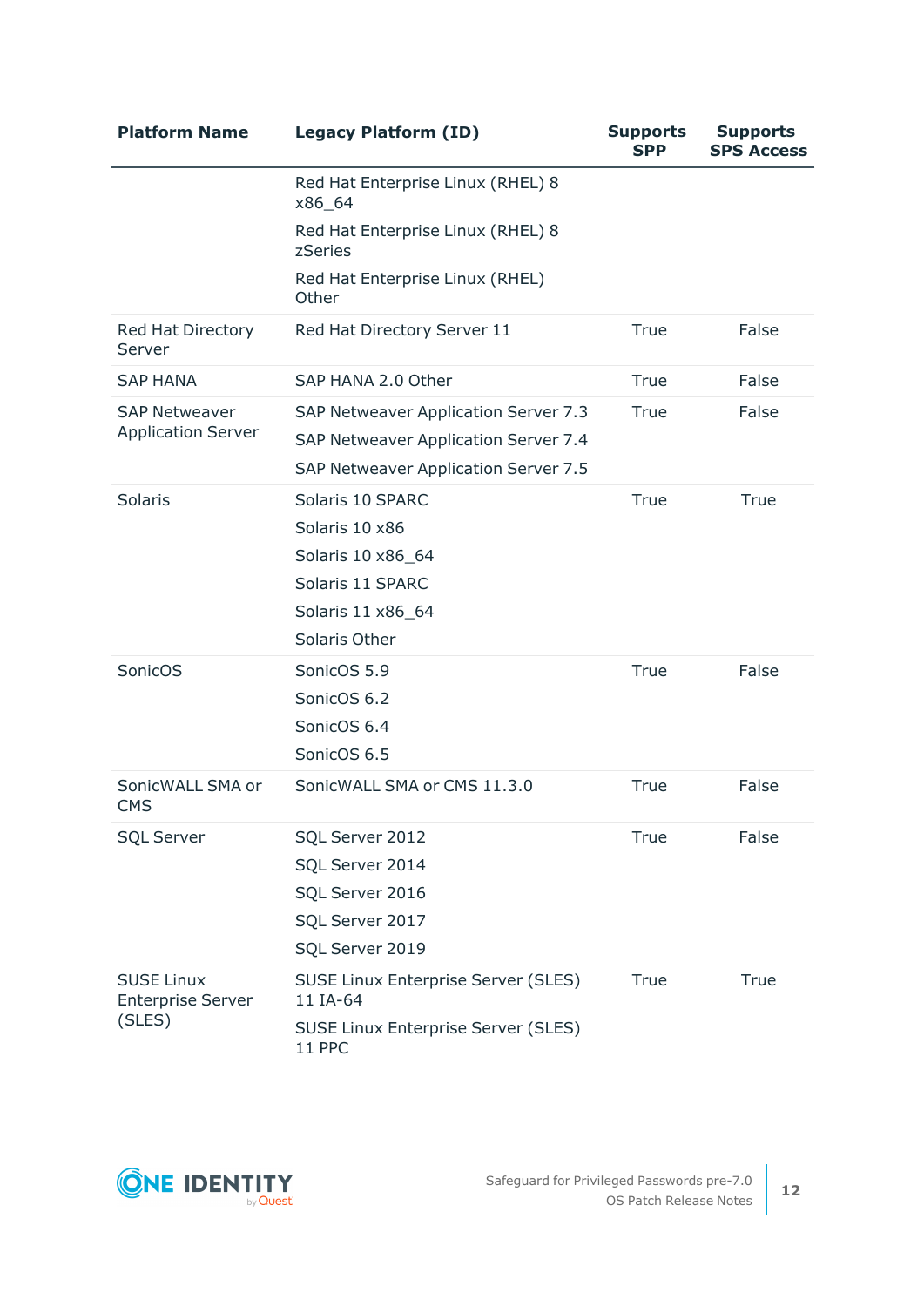| <b>Platform Name</b>                   | <b>Legacy Platform (ID)</b>                              | <b>Supports</b><br>SPP | <b>Supports</b><br><b>SPS Access</b> |
|----------------------------------------|----------------------------------------------------------|------------------------|--------------------------------------|
|                                        | <b>SUSE Linux Enterprise Server (SLES)</b><br>11 x86     |                        |                                      |
|                                        | <b>SUSE Linux Enterprise Server (SLES)</b><br>11 x86_64  |                        |                                      |
|                                        | <b>SUSE Linux Enterprise Server (SLES)</b><br>11 zSeries |                        |                                      |
|                                        | <b>SUSE Linux Enterprise Server (SLES)</b><br>12 PPC     |                        |                                      |
|                                        | <b>SUSE Linux Enterprise Server (SLES)</b><br>12 x86_64  |                        |                                      |
|                                        | <b>SUSE Linux Enterprise Server (SLES)</b><br>12 zSeries |                        |                                      |
|                                        | <b>SUSE Linux Enterprise Server (SLES)</b><br>15 PPC     |                        |                                      |
|                                        | <b>SUSE Linux Enterprise Server (SLES)</b><br>15 x86_64  |                        |                                      |
|                                        | <b>SUSE Linux Enterprise Server (SLES)</b><br>15 zSeries |                        |                                      |
|                                        | <b>SUSE Linux Enterprise Server (SLES)</b><br>Other      |                        |                                      |
| Sybase (Adaptive<br>Server Enterprise) | Sybase (Adaptive Server Enterprise)<br>15.7              | True                   | False                                |
|                                        | Sybase (Adaptive Server Enterprise)<br>16                |                        |                                      |
|                                        | Sybase (Adaptive Server Enterprise)<br>17                |                        |                                      |
| Top Secret -                           | Top Secret - Mainframe r14 zSeries                       | True                   | False                                |
| Mainframe                              | Top Secret - Mainframe r15 zSeries                       |                        |                                      |
|                                        | Top Secret - Mainframe r16 zSeries                       |                        |                                      |
| Top Secret -<br><b>Mainframe LDAP</b>  | Top Secret - Mainframe LDAP r14<br>zSeries               | True                   | True                                 |
|                                        | Top Secret - Mainframe LDAP r15<br>zSeries               |                        |                                      |
|                                        | Top Secret - Mainframe LDAP r16<br>zSeries               |                        |                                      |
|                                        |                                                          |                        |                                      |

Twitter (Deprecated) Twitter (Deprecated)

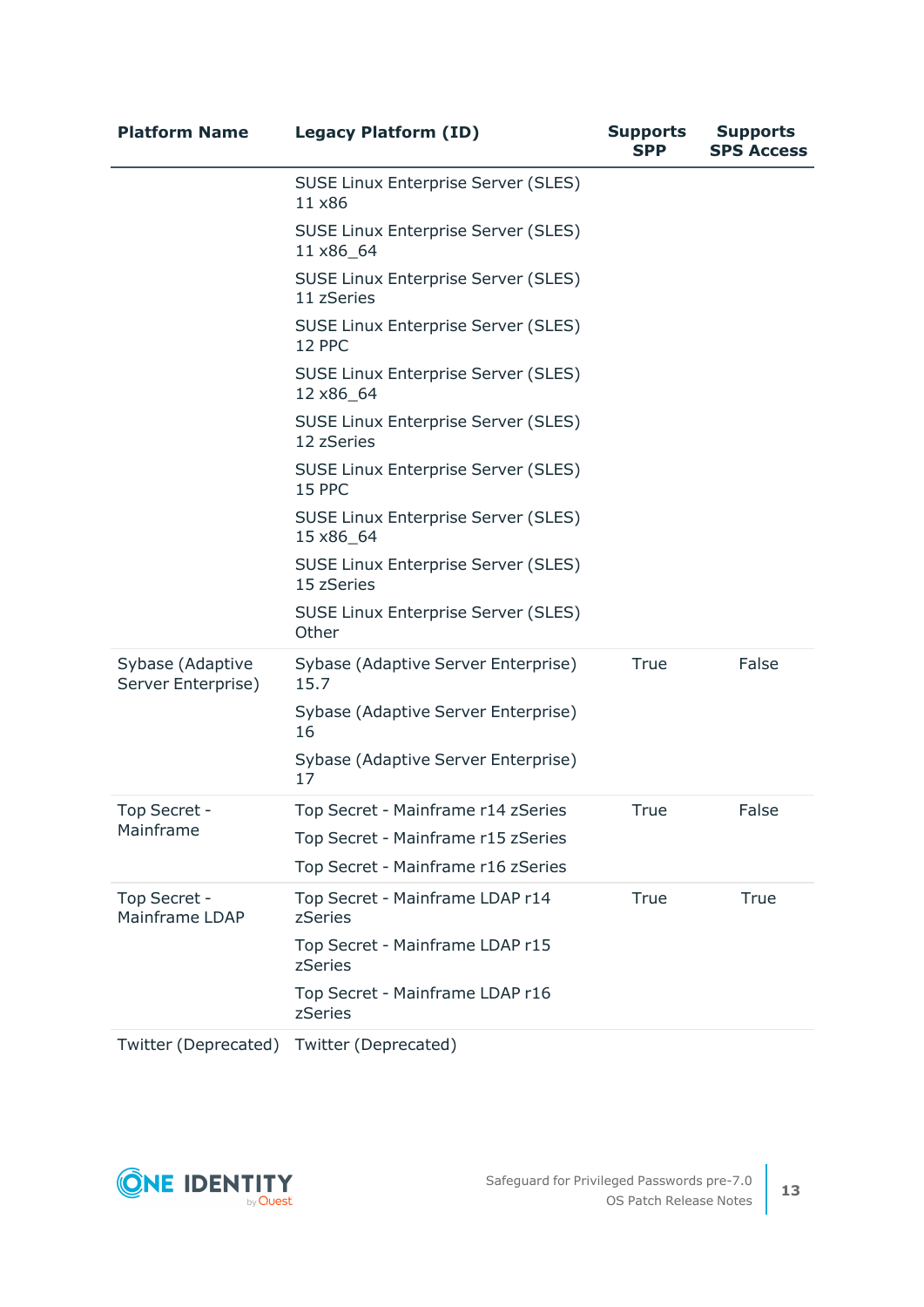| <b>Platform Name</b>                                                | <b>Legacy Platform (ID)</b>  | <b>Supports</b><br><b>SPP</b> | <b>Supports</b><br><b>SPS Access</b> |
|---------------------------------------------------------------------|------------------------------|-------------------------------|--------------------------------------|
| Ubuntu                                                              | Ubuntu 14.04 LTS x86         | <b>True</b>                   | True                                 |
|                                                                     | Ubuntu 14.04 LTS x86_64      |                               |                                      |
|                                                                     | Ubuntu 15.04 x86             |                               |                                      |
|                                                                     | Ubuntu 15.04 x86_64          |                               |                                      |
|                                                                     | Ubuntu 15.10 x86             |                               |                                      |
|                                                                     | Ubuntu 15.10 x86_64          |                               |                                      |
|                                                                     | Ubuntu 16.04 LTS x86         |                               |                                      |
|                                                                     | Ubuntu 16.04 LTS x86_64      |                               |                                      |
|                                                                     | Ubuntu 16.10 x86             |                               |                                      |
|                                                                     | Ubuntu 16.10 x86_64          |                               |                                      |
|                                                                     | Ubuntu 17.04 x86             |                               |                                      |
|                                                                     | Ubuntu 17.04 x86_64          |                               |                                      |
|                                                                     | Ubuntu 17.10 x86             |                               |                                      |
|                                                                     | Ubuntu 17.10 x86_64          |                               |                                      |
|                                                                     | Ubuntu 18.04 LTS x86         |                               |                                      |
|                                                                     | Ubuntu 18.04 LTS x86_64      |                               |                                      |
|                                                                     | Ubuntu 18.10 x86             |                               |                                      |
|                                                                     | Ubuntu 18.10 x86_64          |                               |                                      |
|                                                                     | Ubuntu 19.04 x86             |                               |                                      |
|                                                                     | Ubuntu 19.04 x86_64          |                               |                                      |
|                                                                     | Ubuntu 19.10 x86_64          |                               |                                      |
|                                                                     | Ubuntu 20.04 x86_64          |                               |                                      |
|                                                                     | <b>Ubuntu Other</b>          |                               |                                      |
| Windows Desktop                                                     | Windows (SSH) 10             | True                          | <b>True</b>                          |
| <b>Windows Desktop</b>                                              | Windows (SSH) 7              |                               |                                      |
| (SSH)<br><b>Windows Desktop</b><br>(WinRM)<br><b>Windows Server</b> | Windows (SSH) 8              |                               |                                      |
|                                                                     | Windows (SSH) 8.1            |                               |                                      |
|                                                                     | Windows (SSH) Other          |                               |                                      |
| <b>Windows Server</b>                                               | Windows (SSH) Server 2008 R2 |                               |                                      |
| (SSH)                                                               | Windows (SSH) Server 2012    |                               |                                      |
| <b>Windows Server</b><br>(WinRM)                                    | Windows (SSH) Server 2012 R2 |                               |                                      |
|                                                                     | Windows (SSH) Server 2016    |                               |                                      |

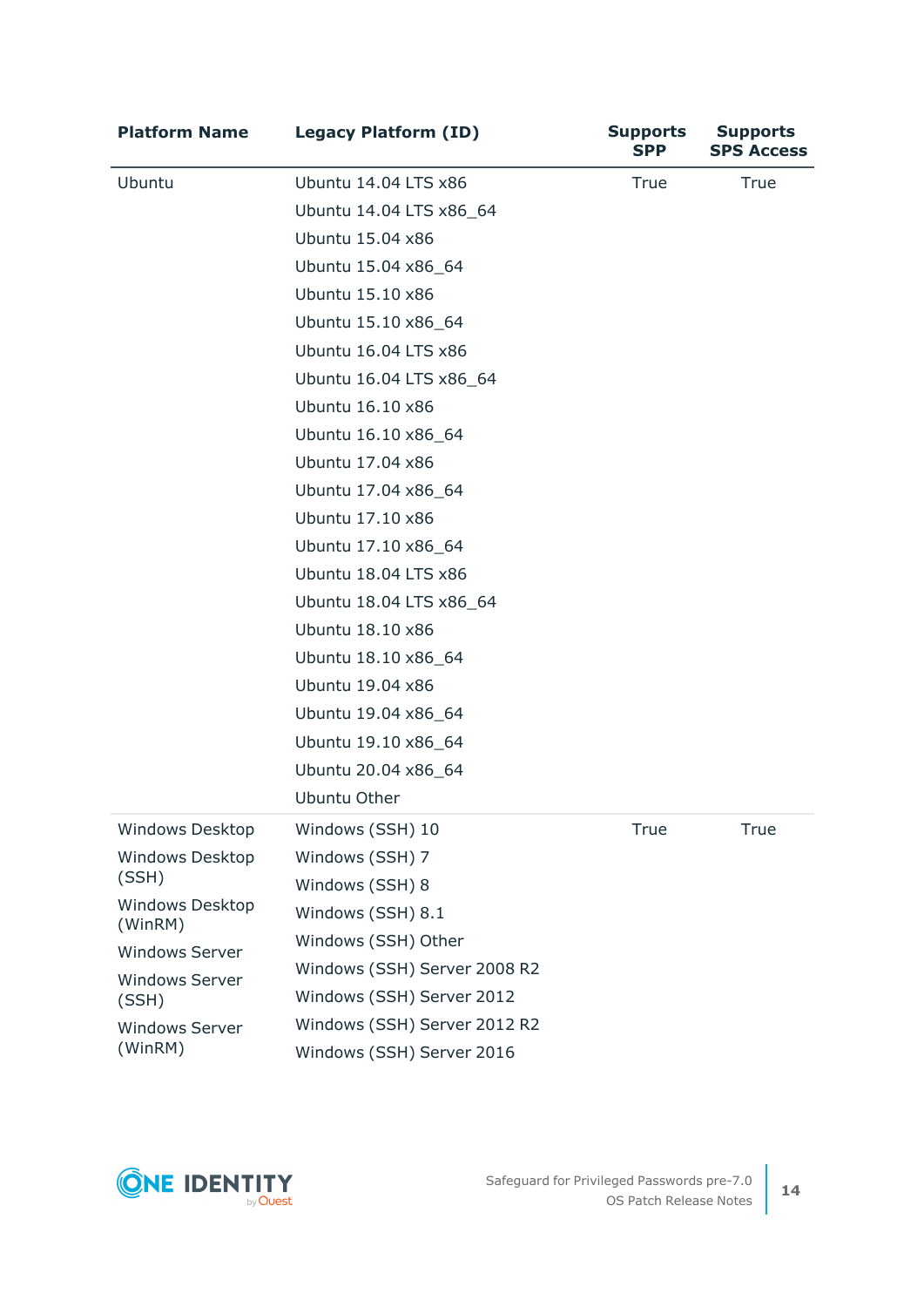| <b>Platform Name</b> | <b>Legacy Platform (ID)</b> | <b>Supports</b><br><b>SPP</b> | <b>Supports</b><br><b>SPS Access</b> |
|----------------------|-----------------------------|-------------------------------|--------------------------------------|
|                      | Windows (SSH) Server 2019   |                               |                                      |
|                      | Windows 10                  |                               |                                      |
|                      | Windows 7                   |                               |                                      |
|                      | Windows 8                   |                               |                                      |
|                      | Windows 8.1                 |                               |                                      |
|                      | Windows Other               |                               |                                      |
|                      | Windows Server 2008         |                               |                                      |
|                      | Windows Server 2008 R2      |                               |                                      |
|                      | <b>Windows Server 2012</b>  |                               |                                      |
|                      | Windows Server 2012 R2      |                               |                                      |
|                      | Windows Server 2016         |                               |                                      |
|                      | Windows Server 2019         |                               |                                      |
|                      | <b>Windows Vista</b>        |                               |                                      |
|                      |                             |                               |                                      |

#### **Table 4: Supported platforms: Directories that can be searched**

| <b>Platform Name</b>              | <b>Platform Version</b> |
|-----------------------------------|-------------------------|
| <b>Microsoft Active Directory</b> | Windows 2008+ DFL/FFL   |
| I DAP                             | 24                      |

For all supported platforms, it is assume that you are applying the latest updates. For unpatched versions of supported platforms, Support will investigate and assist on a case by case basis but it may be necessary for you to upgrade the platform or use SPP's custom platform feature.

### **Custom platforms**

The following example platform scripts are available:

- Custom HTTP
- $\cdot$  Linux SSH
- Telnet
- TN3270 transports are available

Sample custom platform scripts and command details are available at the following links available from the [Safeguard](https://github.com/OneIdentity/SafeguardCustomPlatform/wiki) Custom Platform Home wiki on GitHub:

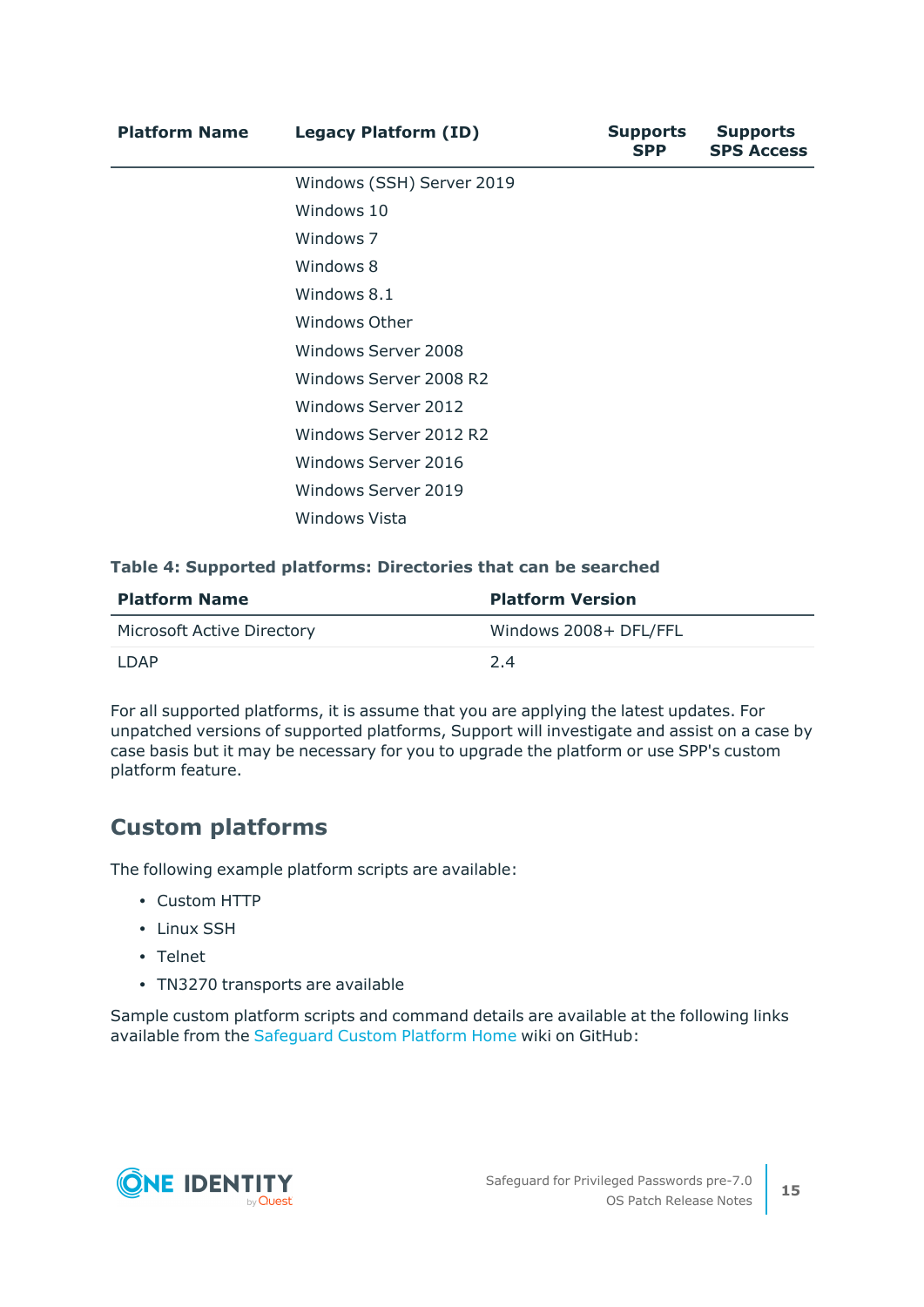• Command-Reference:

[https://github.com/OneIdentity/SafeguardCustomPlatform/wiki/Command-](https://github.com/OneIdentity/SafeguardCustomPlatform/wiki/Command-Reference)[Reference](https://github.com/OneIdentity/SafeguardCustomPlatform/wiki/Command-Reference)

- Writing a custom platform script: [https://github.com/OneIdentity/SafeguardCustomPlatform/wiki/WritingACustomPla](https://github.com/OneIdentity/SafeguardCustomPlatform/wiki/WritingACustomPlatformScript) [tformScript](https://github.com/OneIdentity/SafeguardCustomPlatform/wiki/WritingACustomPlatformScript)
- Example platform scripts are available at this location:

[https://github.com/OneIdentity/SafeguardCustomPlatform/tree/master/SampleScri](https://github.com/OneIdentity/SafeguardCustomPlatform/tree/master/SampleScripts) [pts](https://github.com/OneIdentity/SafeguardCustomPlatform/tree/master/SampleScripts)

**CAUTION: Example scripts are provided for information only. Updates, error checking, and testing are required before using them in production. Safeguard for Privileged Passwords checks to ensure the values match the type of the property that include a string, boolean, integer, or password (which is called secret in the API scripts). Safeguard for Privileged Passwords cannot check the validity or system impact of values entered for custom platforms.**

# **Product licensing**

As a Safeguard for Privileged Passwords user, if you get an "appliance is unlicensed" notification, contact your Appliance Administrator.

#### **Hardware appliance**

The Safeguard for Privileged Passwords 3000 Appliance and 2000 Appliance ship with the Privileged Passwords module which requires a valid license to enable functionality.

You must install a valid license. Once the module is installed, Safeguard for Privileged Passwords shows a license state of **Licensed** and is operational. If the module license is not installed, you have limited functionality. That is, even though you will be able to configure access requests, if a Privileged Passwords module license is not installed, you will not be able to request a password release.

#### **Virtual appliance Microsoft Windows licensing**

You must license the virtual appliance with a Microsoft Windows license. We recommend using either the MAK or KMS method. Specific questions about licensing should be directed to your Sales Representative. The virtual appliance will not function unless the operating system is properly licensed.

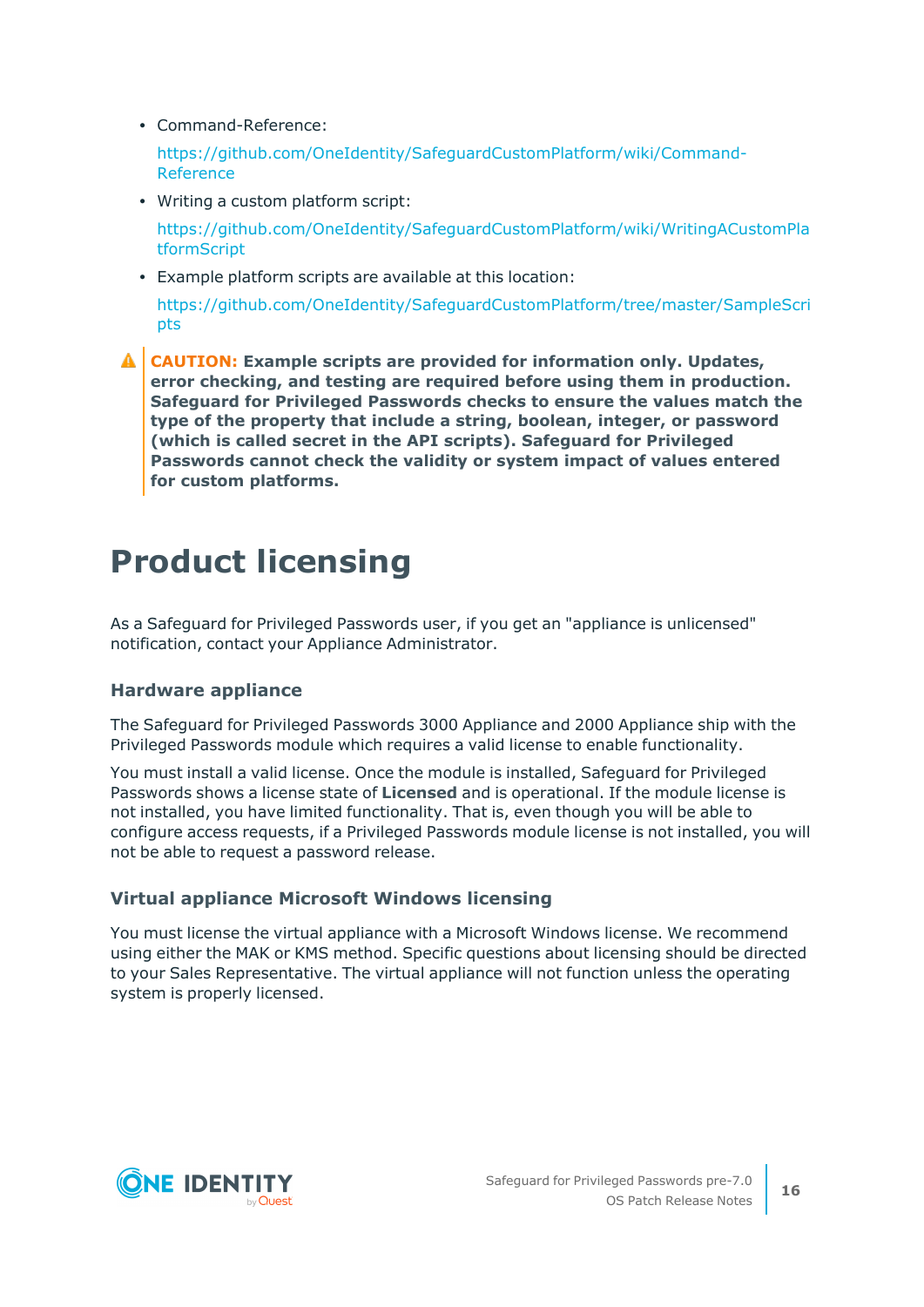#### **Licensing setup and update**

#### *To enter licensing information when you first log in*

The first time you log in as the Appliance Administrator, you are prompted to add a license. The **Success** dialog displays when the license is added.

On the virtual appliance, the license is added as part of Initial Setup.

#### *To configure reminders for license expiration*

To avoid disruptions in the use of Safeguard for Privileged Passwords, the Appliance Administrator must configure the SMTP server, and define email templates for the License Expired and the License Expiring Soon event types. This ensures you will be notified of an approaching expiration date.

Users are instructed to contact their Appliance Administrator if they get an "appliance is unlicensed" notification.

As an Appliance Administrator, if you receive a "license expiring" notification, apply a new license.

#### *To update the licensing file*

Licensing update is only available using a virtual machine, not via the hardware.

### *web client: To perform licensing activities*

Go to the licensing page:

- 1. Navigate to **Appliance** | **Licensing**.
	- <sup>l</sup> To upload a new license file, click **Upload new license file** and browse to select the current license file.
	- <sup>•</sup> To remove the license file, select the license and click **III** Remove **selected license**.

### *desktop client: To perform licensing activities*

- 1. Navigate to **Administrative Tools** | **Settings** | **Appliance** | **Licensing**.
	- **•** To upload a new license file, click **+Add License** and browse to select the license file.
	- <sup>l</sup> To update a license file, select the license then select **Update License** in the lower left corner of a module's licensing information pane, select the license file, and click **Open**.

## **About us**

One Identity solutions eliminate the complexities and time-consuming processes often required to govern identities, manage privileged accounts and control access. Our solutions

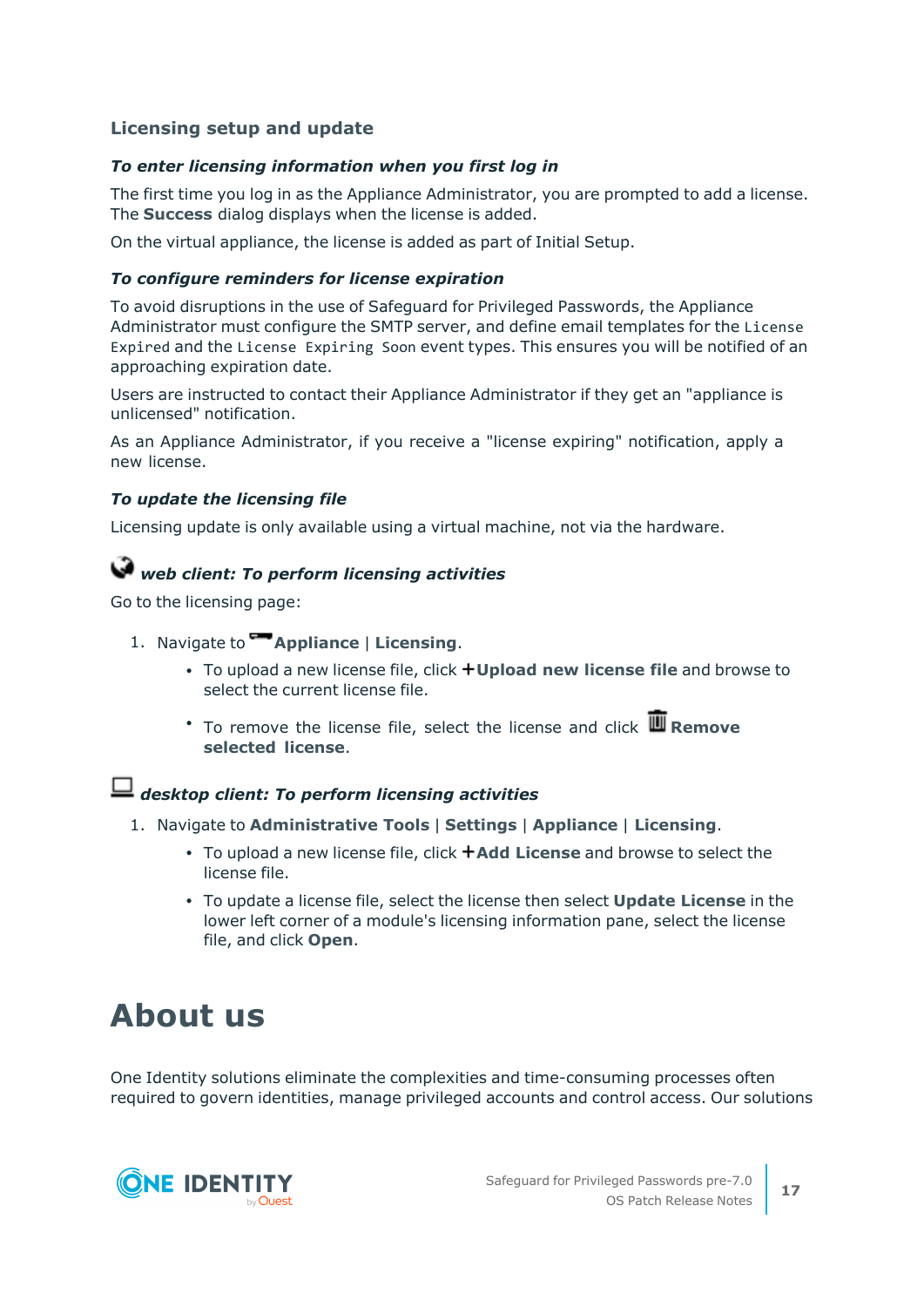enhance business agility while addressing your IAM challenges with on-premises, cloud and hybrid environments.

## **Contacting us**

For sales and other inquiries, such as licensing, support, and renewals, visit [https://www.oneidentity.com/company/contact-us.aspx.](https://www.oneidentity.com/company/contact-us.aspx)

### **Technical support resources**

Technical support is available to One Identity customers with a valid maintenance contract and customers who have trial versions. You can access the Support Portal at [https://support.oneidentity.com/.](https://support.oneidentity.com/)

The Support Portal provides self-help tools you can use to solve problems quickly and independently, 24 hours a day, 365 days a year. The Support Portal enables you to:

- Submit and manage a Service Request
- View Knowledge Base articles
- Sign up for product notifications
- Download software and technical documentation
- View how-to videos at [www.YouTube.com/OneIdentity](http://www.youtube.com/OneIdentity)
- Engage in community discussions
- Chat with support engineers online
- View services to assist you with your product